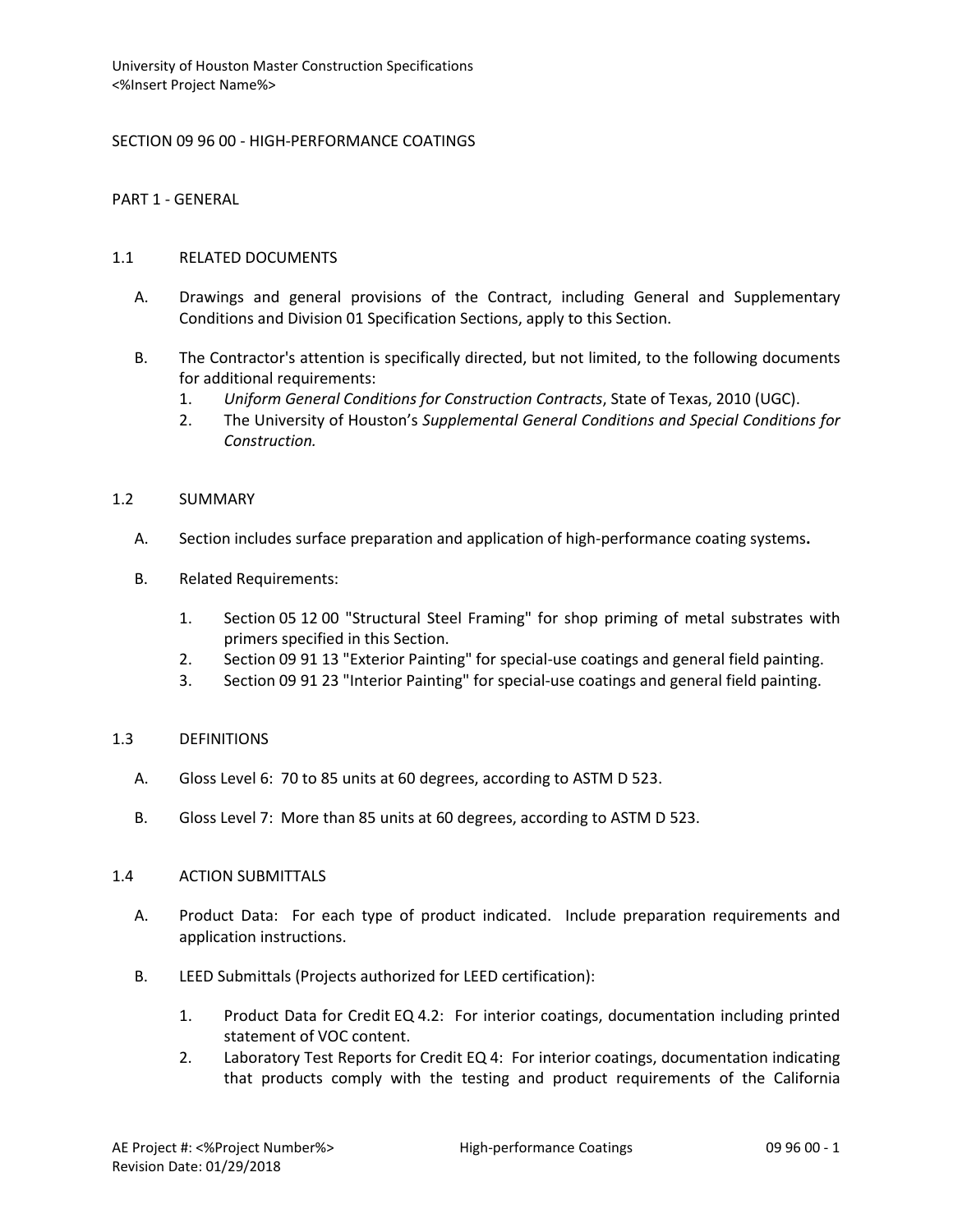> Department of Health Services "Standard Practice for the Testing of Volatile Organic Emissions from Various Sources Using Small-Scale Environmental Chambers."

- C. Samples for Verification: For each type of coating system and in each color and gloss of topcoat indicated.
	- 1. Submit Samples on rigid backing, 8 inches square.
	- 2. Step coats on Samples to show each coat required for system.
	- 3. Label each coat of each Sample.
	- 4. Label each Sample for location and application area.
- D. Product List: For each product indicated, include the following:
	- 1. Cross-reference to paint system and locations of application areas. Use same designations indicated on Drawings and in schedules.
	- 2. Printout of current "MPI Approved Products List" for each product category specified in Part 2, with the proposed product highlighted.
	- 3. VOC content.
	- 4. Include the above information in the project closeout Operation and Maintenance Manuals.

#### 1.5 MAINTENANCE MATERIAL SUBMITTALS

- A. Furnish extra materials, from the same product run, that match products installed and that are packaged with protective covering for storage and identified with labels describing contents.
	- 1. Coatings: 5 percent, but not less than 1 gal. of each material and color applied.

#### 1.6 DELIVERY, STORAGE, AND HANDLING

- A. Store materials not in use in tightly covered containers in well-ventilated areas with ambient temperatures continuously maintained at not less than 45 deg F.
	- 1. Maintain containers in clean condition, free of foreign materials and residue.
	- 2. Remove rags and waste from storage areas daily.

#### 1.7 FIELD CONDITIONS

- A. Apply coatings only when temperature of surfaces to be coated and surrounding air temperatures are between 50 and 95 deg F.
- B. Do not apply coatings when relative humidity exceeds 85 percent; at temperatures less than 5 deg F above the dew point; or to damp or wet surfaces.
- C. Do not apply exterior coatings in snow, rain, fog, or mist.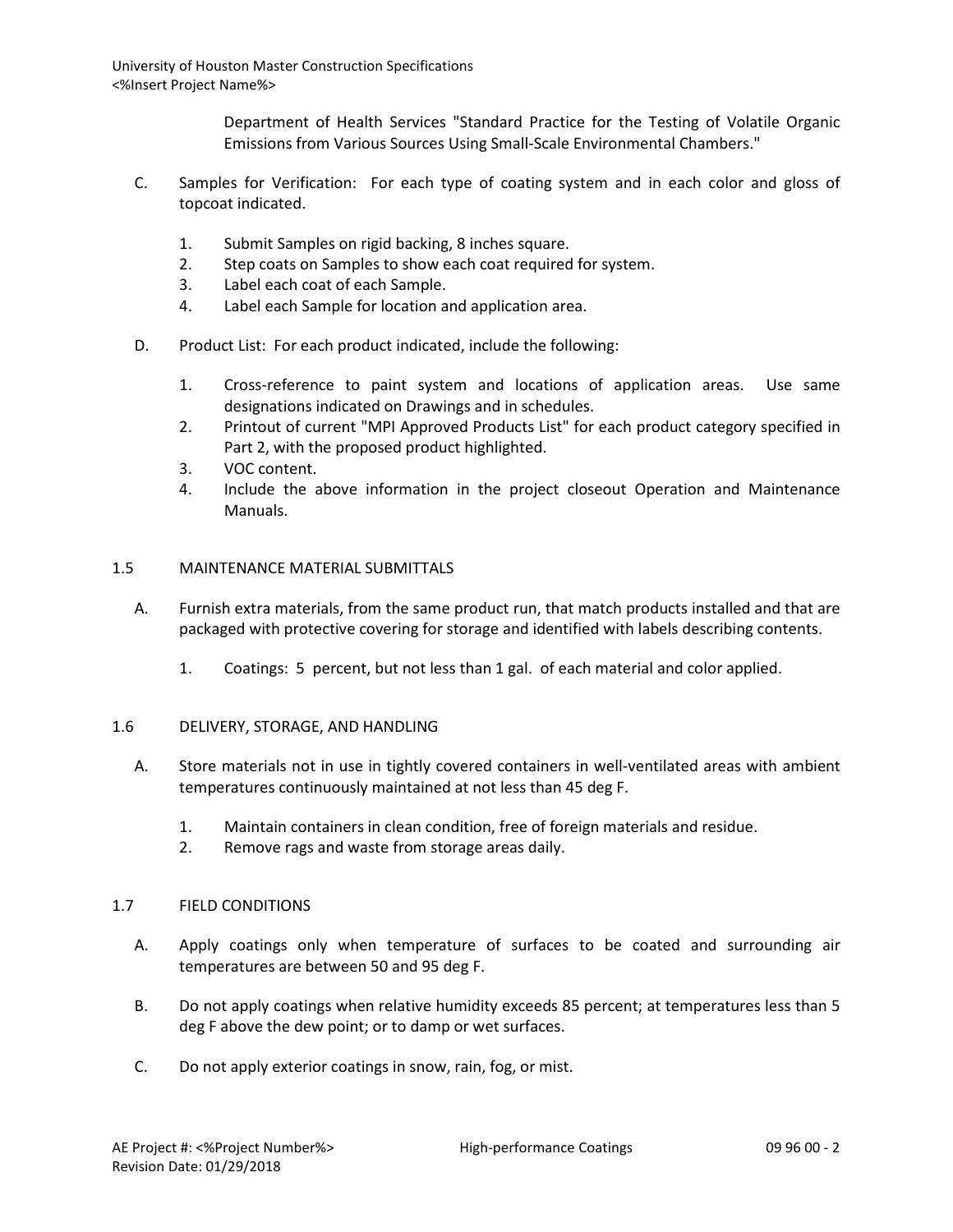# PART 2 - PRODUCTS

#### 2.1 MANUFACTURERS

- A. [Manufacturers:](http://www.specagent.com/LookUp/?ulid=548&mf=04&src=wd) Subject to compliance with requirements, provide products by one of the following :
	- 1. [PPG Architectural Finishes, Inc.](http://www.specagent.com/LookUp/?uid=123456791035&mf=04&src=wd)
	- 2. **Tnemec Company, Inc.**.
	- 3. Substitutions: see section 01 25 00 Substitution Procedures.
- B. Products: Subject to compliance with requirements, provide one of the products listed in other Part 2 articles for the paint category indicated.
- 2.2 HIGH-PERFORMANCE COATINGS, GENERAL
	- A. MPI Standards: Provide products that comply with MPI standards indicated and are listed in "MPI Approved Products List."
	- B. Material Compatibility:
		- 1. Provide materials for use within each coating system that are compatible with one another and substrates indicated, under conditions of service and application as demonstrated by manufacturer, based on testing and field experience.
		- 2. For each coat in a coating system, provide products recommended in writing by manufacturers of topcoat for use in coating system and on substrate indicated.
		- 3. Provide products of same manufacturer for each coat in a coating system.
	- C. VOC Content: Products shall comply with VOC limits of authorities having jurisdiction and, for interior coatings applied at project site, the following VOC limits, exclusive of colorants added to a tint base, when calculated according to 40 CFR 59, Subpart D (EPA Method 24).
		- 1. Flat Paints and Coatings: 50 g/L.
		- 2. Nonflat Paints and Coatings: 150 g/L.
		- 3. Primers, Sealers, and Undercoaters: 200 g/L.
		- 4. Anti-Corrosive and Anti-Rust Paints Applied to Ferrous Metals: 250 g/L.
		- 5. Zinc-Rich Industrial Maintenance Primers: 340 g/L.
		- 6. Pre-Treatment Wash Primers: 420 g/L.
		- 7. Floor Coatings: 100 g/L.
		- 8. Shellacs, Clear: 730 g/L.
		- 9. Shellacs, Pigmented: 550 g/L.
	- D. Low-Emitting Materials: Interior coatings shall comply with the testing and product requirements of the California Department of Health Services' "Standard Practice for the Testing of Volatile Organic Emissions from Various Sources Using Small-Scale Environmental Chambers."
	- E. Colors: As selected by Architect from manufacturer's full range .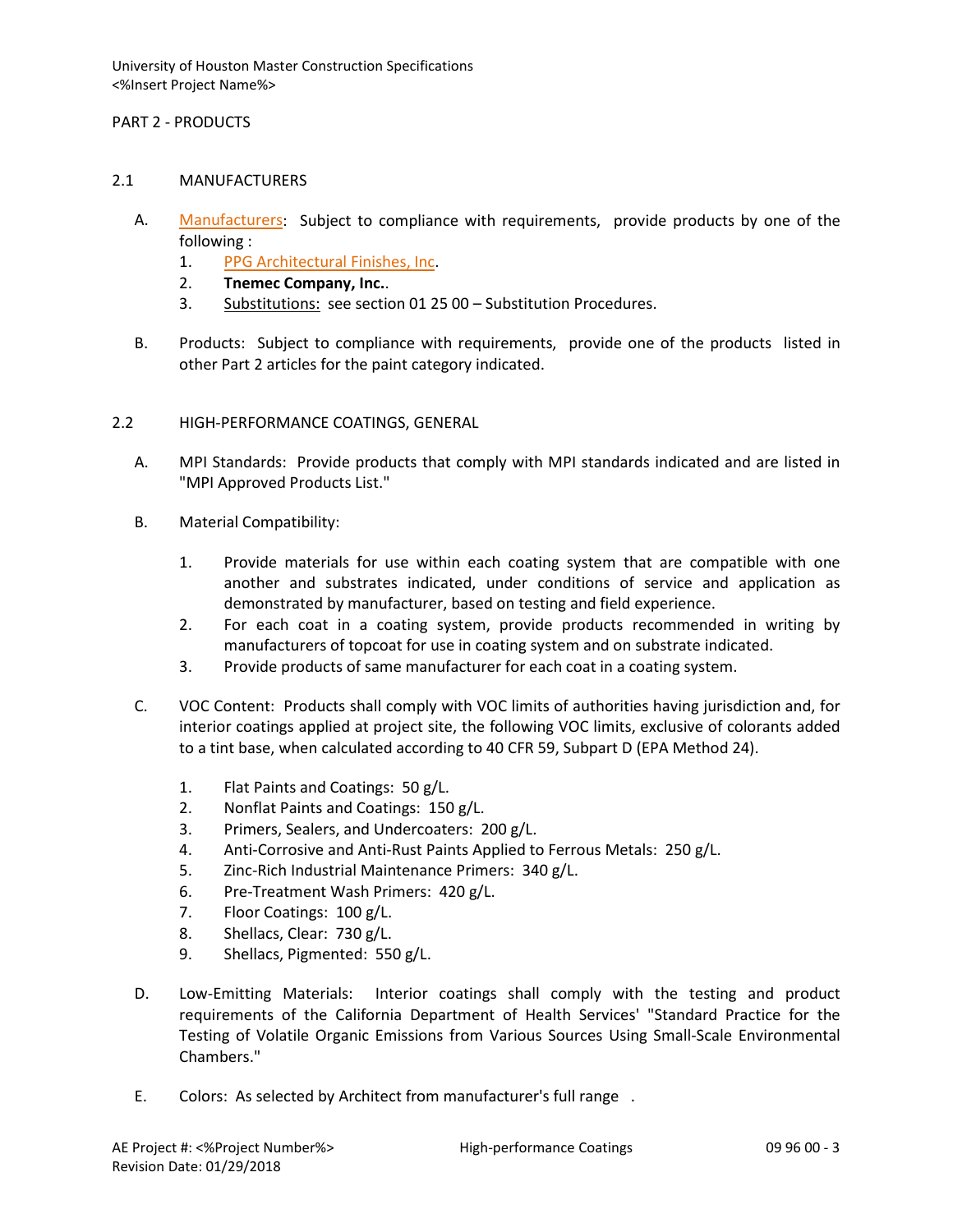#### 2.3 BLOCK FILLERS

A. Block Filler, Latex, Interior/Exterior: MPI #4.

# 2.4 INTERIOR PRIMERS/SEALERS

- A. Primer Sealer, Latex, Interior: MPI #50.
- B. Wood-Knot Sealer: White shellac or other sealer recommended in writing by manufacturer for this purpose.

#### 2.5 METAL PRIMERS

- A. Primer, Zinc-Rich, Inorganic: MPI #19.
- B. Primer, Zinc-Rich, Epoxy: MPI #20.
- C. Primer, Rust-Inhibitive, Water Based: MPI #107.
- D. Primer, Epoxy, Anti-Corrosive, for Metal: MPI #101.

# 2.6 EPOXY COATINGS

- A. Epoxy, Gloss: MPI #77.
- B. Epoxy-Modified Latex, Interior, Gloss (Gloss Level 6): MPI #115.
- C. Epoxy, High-Build, Low Gloss: MPI #108.
- D. Epoxy Deck Coating (Slip-Resistant): MPI #82.

# 2.7 SOURCE QUALITY CONTROL

- A. Testing of Coating Materials: Owner reserves the right to invoke the following procedure:
	- 1. Owner will engage the services of a qualified testing agency to sample coating materials. Contractor will be notified in advance and may be present when samples are taken. If coating materials have already been delivered to Project site, samples may be taken at Project site. Samples will be identified, sealed, and certified by testing agency.
	- 2. Testing agency will perform tests for compliance with product requirements.
	- 3. Owner may direct Contractor to stop applying paints if test results show materials being used do not comply with product requirements. Contractor shall remove noncomplying coating materials from Project site, pay for testing, and recoat surfaces coated with rejected materials. Contractor will be required to remove rejected materials from previously coated surfaces if, on recoating with complying materials, the two coatings are incompatible.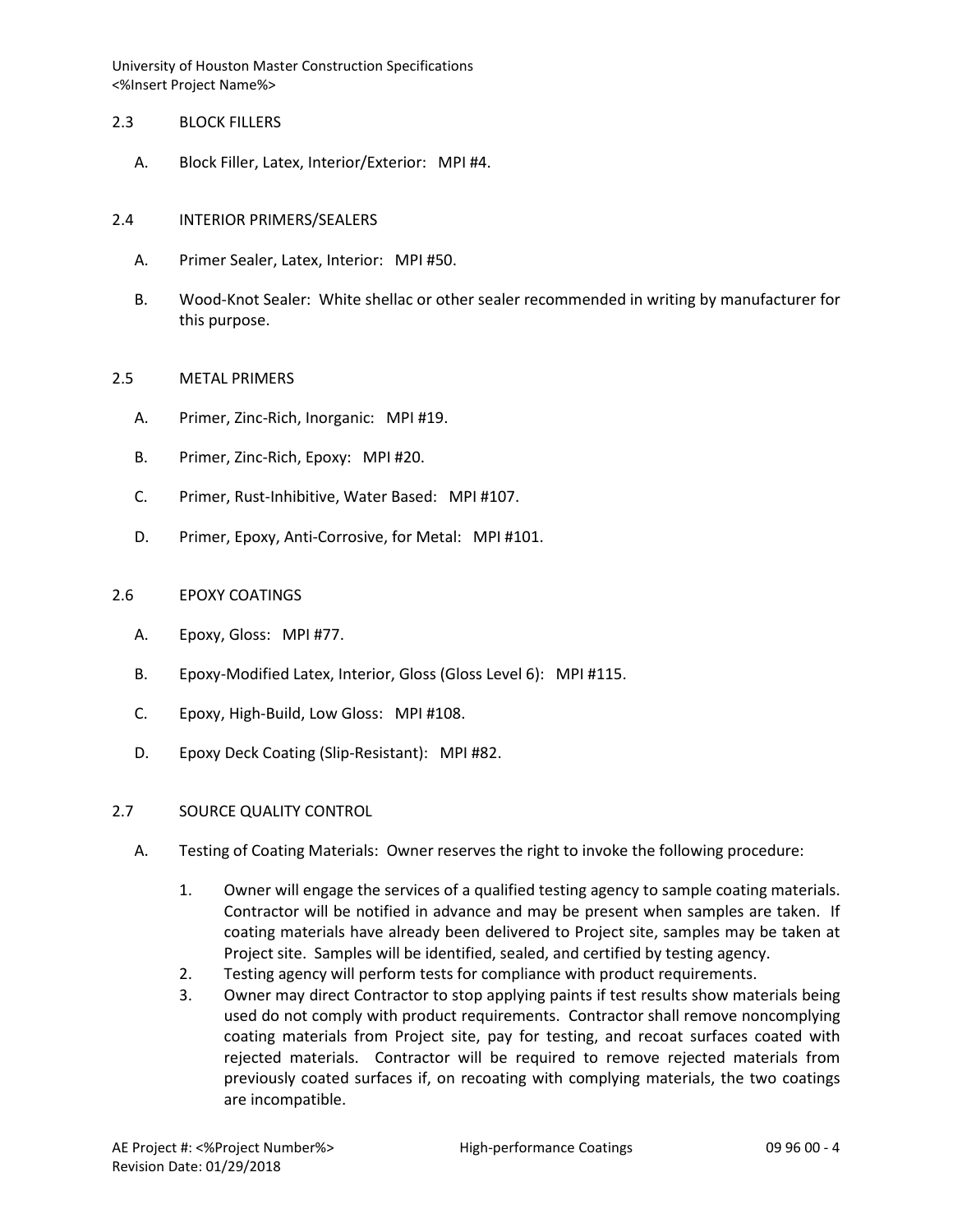#### PART 3 - EXECUTION

#### 3.1 EXAMINATION

- A. Examine substrates and conditions, with Applicator present, for compliance with requirements for maximum moisture content and other conditions affecting performance of the Work.
	- 1. Maximum Moisture Content of Substrates: When measured with an electronic moisture meter as follows:
		- a. Concrete: 12 percent.
		- b. Masonry (Clay and CMU): 12 percent.
		- c. Wood: 15 percent.
		- d. Gypsum Board: 12 percent.
- B. Gypsum Board Substrates: Verify that finishing compound is sanded smooth.
- C. Plaster Substrates: Verify that plaster is fully cured.
- D. Verify suitability of substrates, including surface conditions and compatibility with existing finishes and primers.
- E. Proceed with coating application only after unsatisfactory conditions have been corrected.
	- 1. Beginning coating application constitutes Contractor's acceptance of substrates and conditions.

#### 3.2 PREPARATION

- A. Comply with manufacturer's written instructions and recommendations in "MPI Architectural Painting Specification Manual" applicable to substrates indicated.
- B. Remove hardware, covers, plates, and similar items already in place that are removable and are not to be painted. If removal is impractical or impossible because of size or weight of item, provide surface-applied protection before surface preparation and painting.
	- 1. After completing painting operations, use workers skilled in the trades involved to reinstall items that were removed. Remove surface-applied protection.
- C. Clean substrates of substances that could impair bond of coatings, including dust, dirt, oil, grease, and incompatible paints and encapsulants.
	- 1. Remove incompatible primers and reprime substrate with compatible primers or apply tie coat as required to produce coating systems indicated.
- D. Concrete Substrates: Remove release agents, curing compounds, efflorescence, and chalk. Do not coat surfaces if moisture content or alkalinity of surfaces to be coated exceeds that permitted in manufacturer's written instructions.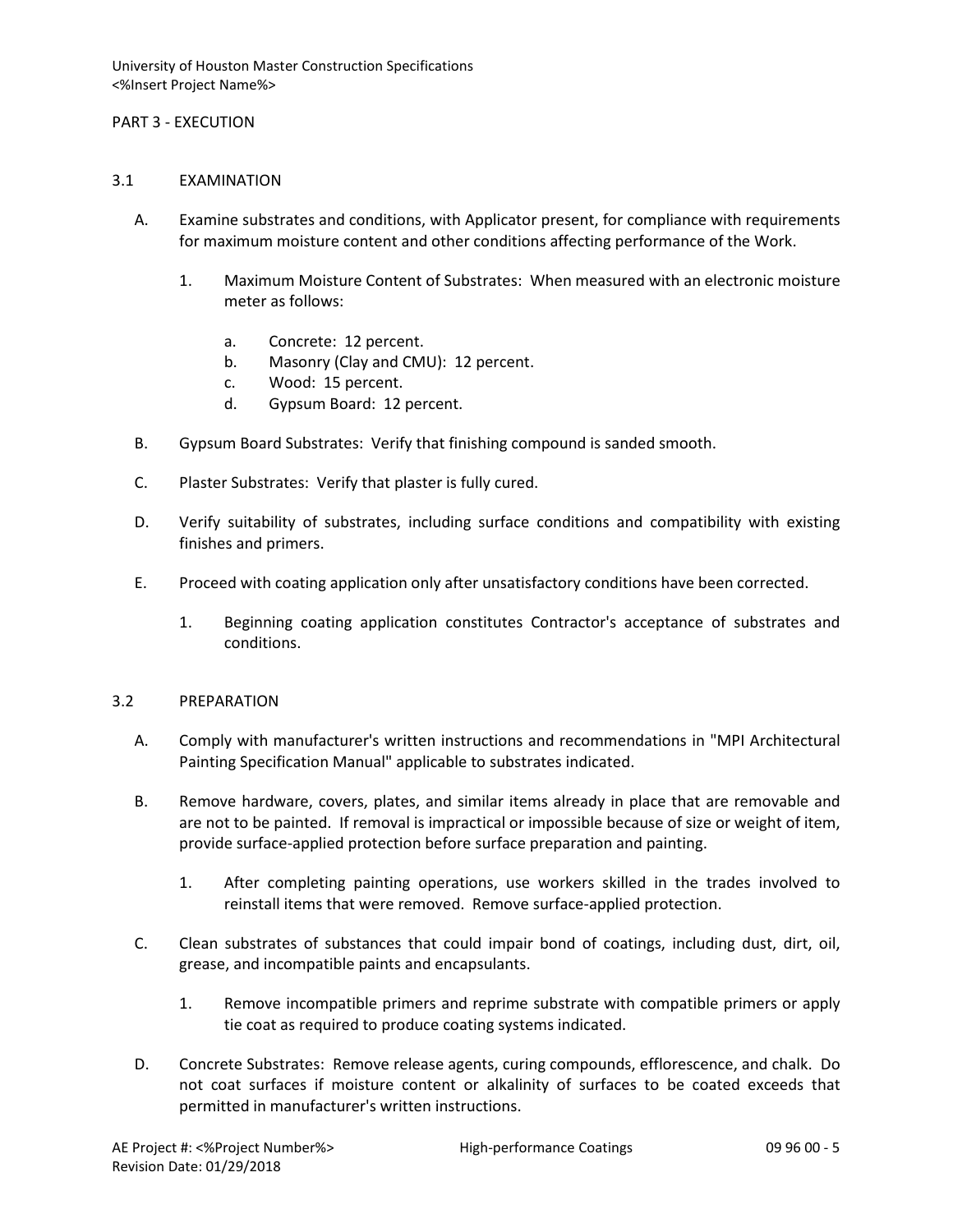- 1. Clean surfaces with pressurized water. Use pressure range of 1500 to 4000 psi at 6 to 12 inches.
- 2. Abrasive blast clean surfaces to comply with SSPC-SP 7/NACE No. 4, "Brush-Off Blast Cleaning."
- E. Masonry Substrates: Remove efflorescence and chalk. Do not coat surfaces if moisture content or alkalinity of surfaces or if alkalinity of mortar joints exceed that permitted in manufacturer's written instructions.
	- 1. Clean surfaces with pressurized water. Use pressure range of 100 to 600 psi at 6 to 12 inches.
- F. Steel Substrates: Remove rust, loose mill scale, and shop primer if any. Clean using methods recommended in writing by paint manufacturer[**.**] but not less than the following:
	- 1. SSPC-SP 11, "Power Tool Cleaning to Bare Metal."
	- 2. SSPC-SP 6/NACE No. 3, "Commercial Blast Cleaning."
	- 3. SSPC-SP 5/NACE No. 1, "White Metal Blast Cleaning."
- G. Shop-Primed Steel Substrates: Clean field welds, bolted connections, and abraded areas of shop paint, and paint exposed areas with the same material as used for shop priming to comply with SSPC-PA 1 for touching up shop-primed surfaces.
- H. Galvanized-Metal Substrates: Remove grease and oil residue from galvanized sheet metal by mechanical methods to produce clean, lightly etched surfaces that promote adhesion of subsequently applied coatings.
- I. Aluminum Substrates: Remove loose surface oxidation.
- J. Wood Substrates:
	- 1. Scrape and clean knots. Before applying primer apply coat of knot sealer recommended in writing by topcoat manufacturer for coating system indicated.
	- 2. Sand surfaces that will be exposed to view and dust off.
	- 3. Prime edges, ends, faces, undersides, and back sides of wood.
	- 4. After priming, fill holes and imperfections in the finish surfaces with putty or plastic wood filler. Sand smooth when dried.

# 3.3 APPLICATION

- A. Apply high-performance coatings according to manufacturer's written instructions and recommendations in "MPI Architectural Painting Specification Manual."
	- 1. Use applicators and techniques suited for coating and substrate indicated.
	- 2. Coat surfaces behind movable equipment and furniture same as similar exposed surfaces. Before final installation, coat surfaces behind permanently fixed equipment or furniture with prime coat only.
	- 3. Coat back sides of access panels, removable or hinged covers, and similar hinged items to match exposed surfaces.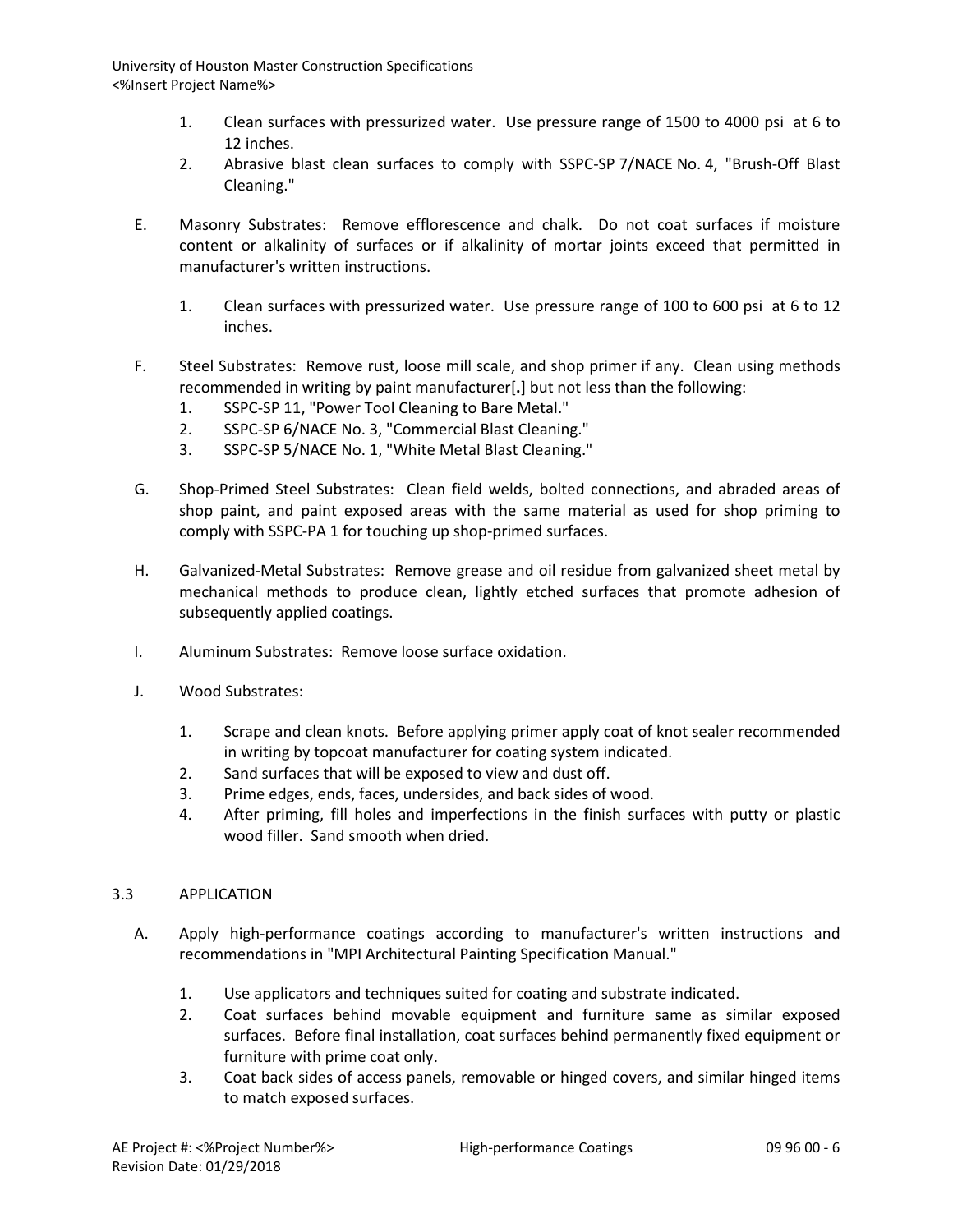- 4. Do not apply coatings over labels of independent testing agencies or equipment name, identification, performance rating, or nomenclature plates.
- B. If undercoats or other conditions show through final coat, apply additional coats until cured film has a uniform coating finish, color, and appearance.
- C. Apply coatings to produce surface films without cloudiness, spotting, holidays, laps, brush marks, runs, sags, ropiness, or other surface imperfections. Produce sharp glass lines and color breaks.

# 3.4 FIELD QUALITY CONTROL

- A. Dry Film Thickness Testing: Owner will engage the services of a qualified testing and inspecting agency to inspect and test coatings for dry film thickness.
	- 1. Contractor shall touch up and restore coated surfaces damaged by testing.
	- 2. If test results show that dry film thickness of applied coating does not comply with coating manufacturer's written recommendations, Contractor shall pay for testing and apply additional coats as needed to provide dry film thickness that complies with coating manufacturer's written recommendations.

#### 3.5 CLEANING AND PROTECTION

- A. At end of each workday, remove rubbish, empty cans, rags, and other discarded materials from Project site.
- B. After completing coating application, clean spattered surfaces. Remove spattered coatings by washing, scraping, or other methods. Do not scratch or damage adjacent finished surfaces.
- C. Protect work of other trades against damage from coating operation. Correct damage by cleaning, repairing, replacing, and recoating, as approved by Architect, and leave in an undamaged condition.
- D. At completion of construction activities of other trades, touch up and restore damaged or defaced coated surfaces.

# 3.6 EXTERIOR HIGH-PERFORMANCE COATING SCHEDULE

- A. Concrete Substrates, Vertical Surfaces:
	- 1. Epoxy System:
		- a. Prime Coat: Epoxy, gloss[**, MPI #77**].
		- b. Intermediate Coat: Epoxy, gloss, MPI #77.
		- c. Topcoat: Epoxy, gloss, MPI #77.
- B. Concrete Substrates, Horizontal Surfaces: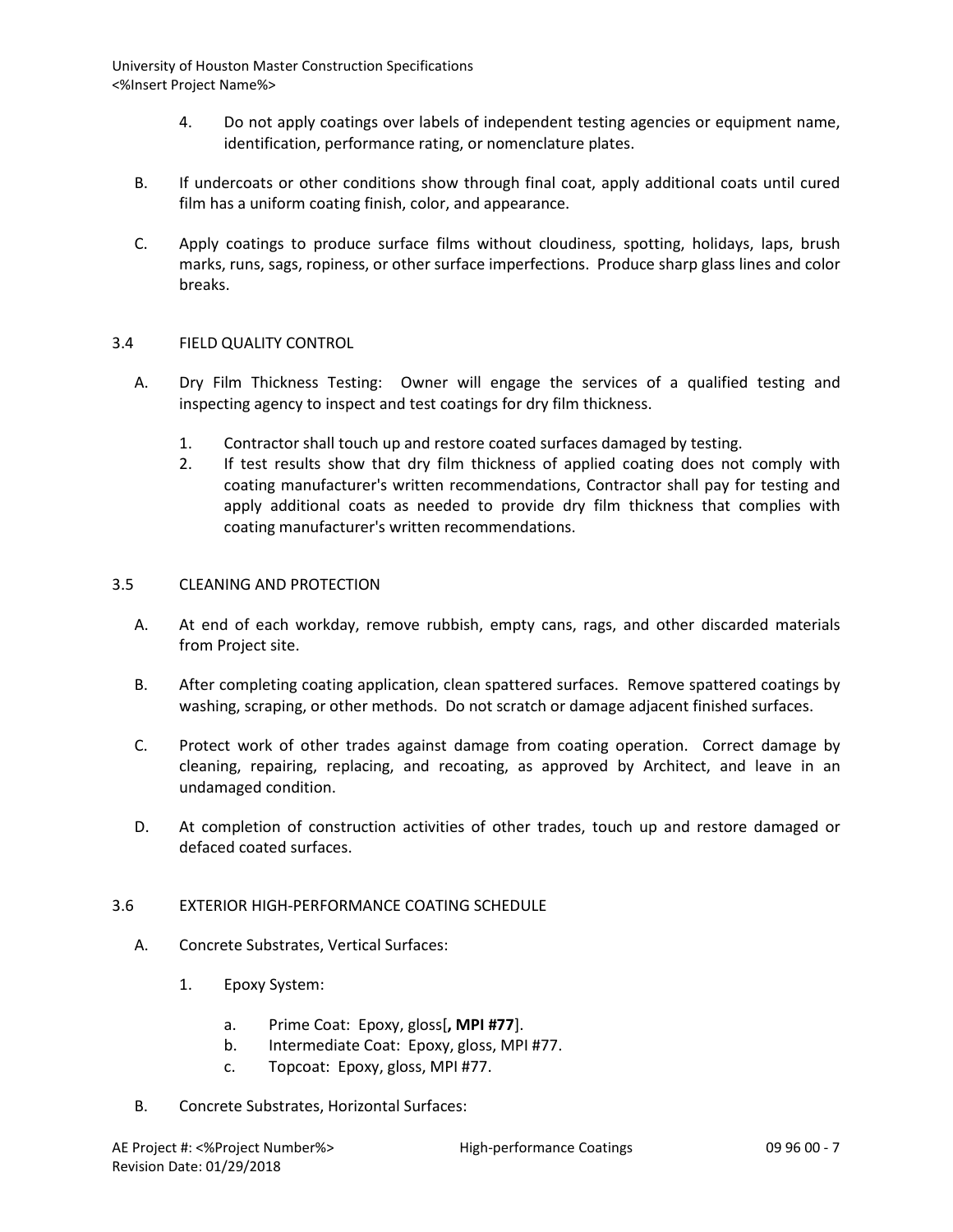- 1. Epoxy Slip-Resistant Deck Coating System:
	- a. Topcoat: Epoxy deck coating (slip-resistant), MPI #82.
- C. Clay-Masonry Substrates:
	- 1. Epoxy System:
		- a. Prime Coat: Epoxy, gloss, MPI #77.
		- b. Intermediate Coat: Epoxy, gloss, MPI #77.
		- c. Topcoat: Epoxy, gloss, MPI #77.
	- 2. Pigmented Polyurethane over Epoxy System:
		- a. Prime Coat: Epoxy, gloss, MPI #77.
		- b. Intermediate Coat: Epoxy, gloss, MPI #77.
		- c. Topcoat: Polyurethane, two-component, pigmented, gloss (Gloss Level 6), MPI #72.
	- 3. Pigmented Polyurethane System:
		- a. Prime Coat: As recommended in writing by topcoat manufacturer.
		- b. Intermediate Coat: As recommended in writing by topcoat manufacturer.
		- c. Topcoat: Polyurethane, two-component, pigmented, gloss (Gloss Level 6), MPI #72.
- D. CMU Substrates:
	- 1. Epoxy System:
		- a. Block Filler: Block filler, epoxy, MPI #116.
		- b. Intermediate Coat: Epoxy, gloss, MPI #77.
		- c. Topcoat: Epoxy, gloss, MPI #77.
	- 2. Pigmented Polyurethane over High-Build Epoxy System:
		- a. Block Filler: Block filler, epoxy, MPI #116.
		- b. Intermediate Coat: Epoxy, high-build, low gloss, MPI #108.
		- c. Topcoat: Polyurethane, two-component, pigmented, gloss (Gloss Level 6), MPI #72.
- E. Steel Substrates:
	- 1. High-Build Epoxy System:
		- a. Prime Coat: Primer, epoxy, anti-corrosive, for metal, MPI #101.
		- b. Intermediate Coat: Epoxy, high-build, low gloss, MPI #108.
		- c. Topcoat: Epoxy, gloss, MPI #77.
	- 2. Pigmented Polyurethane over Epoxy System: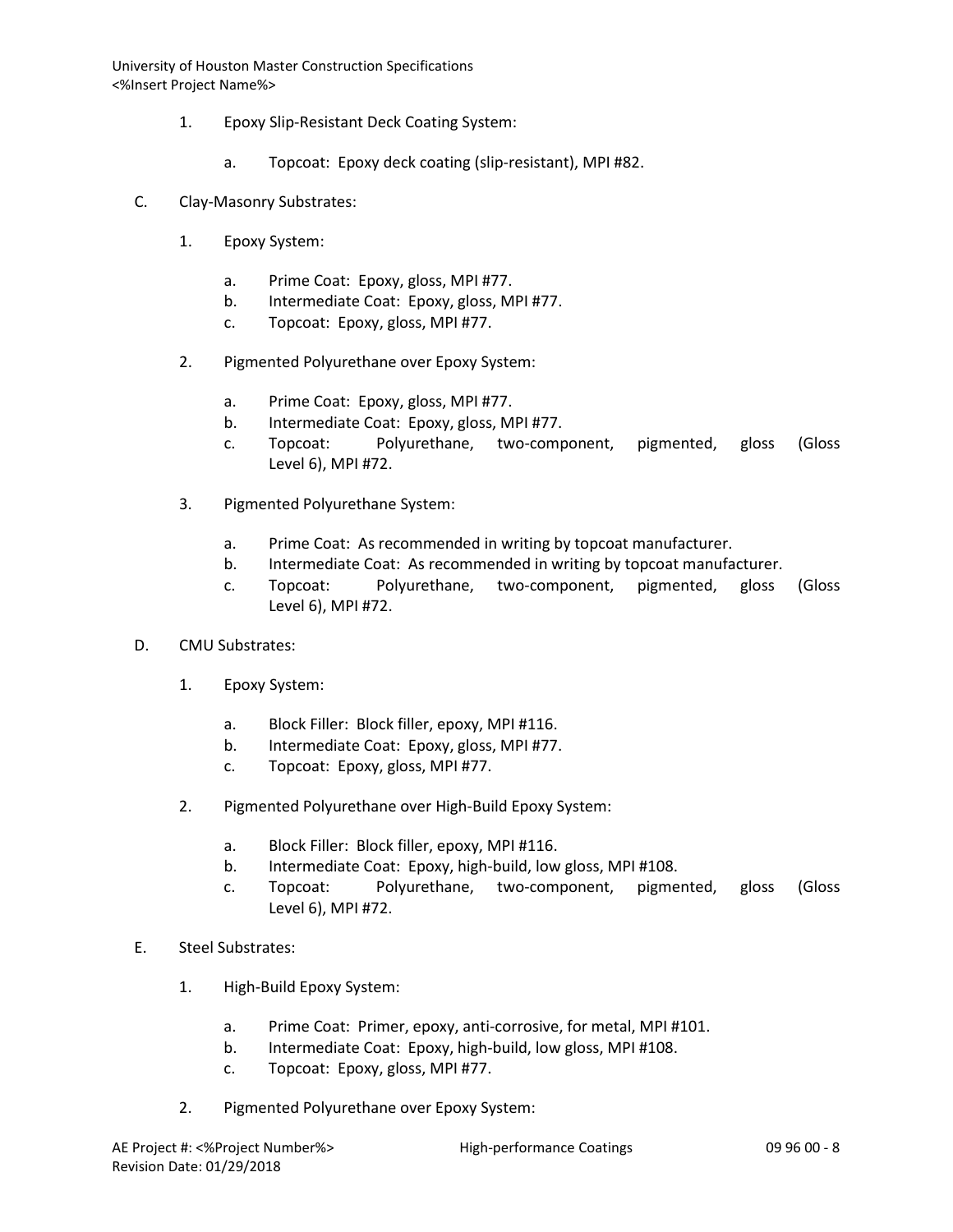- a. Prime Coat: Primer, epoxy, anti-corrosive, for metal, MPI #101.
- b. Intermediate Coat: Epoxy, gloss, MPI #77.
- c. First Topcoat: Polyurethane, two-component, pigmented, gloss (Gloss Level 6), MPI #72.
- d. Second Topcoat: Polyurethane, two-component, pigmented, gloss (Gloss Level 6), MPI #72.
- 3. Pigmented Polyurethane over Epoxy Zinc-Rich Primer System:
	- a. Prime Coat: Primer, zinc-rich, epoxy, MPI #20.
	- b. Intermediate Coat: Epoxy, gloss, MPI #77.
	- c. First Topcoat: Polyurethane, two-component, pigmented, gloss (Gloss Level 6), MPI #72.
- 4. Pigmented Polyurethane over High-Build Epoxy System:
	- a. Prime Coat: Primer, epoxy, anti-corrosive, for metal, MPI #101.
	- b. Intermediate Coat: Epoxy, high-build, low gloss, MPI #108.
	- c. Topcoat: Polyurethane, two-component, pigmented, gloss (Gloss Level 6), MPI #72.
- 5. Pigmented Polyurethane over Epoxy Zinc-Rich Primer and High-Build Epoxy System:
	- a. Prime Coat: Primer, zinc-rich, epoxy, MPI #20.
	- b. Intermediate Coat: Epoxy, high-build, low gloss, MPI #108.
	- c. First Topcoat: Polyurethane, two-component, pigmented, gloss (Gloss Level 6), MPI #72.
	- d. Second Topcoat: Polyurethane, two-component, pigmented, gloss (Gloss Level 6), MPI #72.
- 6. Pigmented Polyurethane over Inorganic Zinc-Rich Primer and High-Build Epoxy System:
	- a. Prime Coat: Primer, zinc-rich, inorganic, MPI #19.
	- b. Intermediate Coat: Epoxy, high-build, low gloss, MPI #108.
	- c. Topcoat: Polyurethane, two-component, pigmented, gloss (Gloss Level 6), MPI #72.
- F. Galvanized-Metal Substrates:
	- 1. Epoxy System:
		- a. Prime Coat: Primer, epoxy, anti-corrosive, for metal, MPI #101.
		- b. Intermediate Coat: Epoxy, gloss, MPI #77.
		- c. Topcoat: Epoxy, gloss, MPI #77.
	- 2. Pigmented Polyurethane System:
		- a. Prime Coat: Primer, epoxy, anti-corrosive, for metal, MPI #101.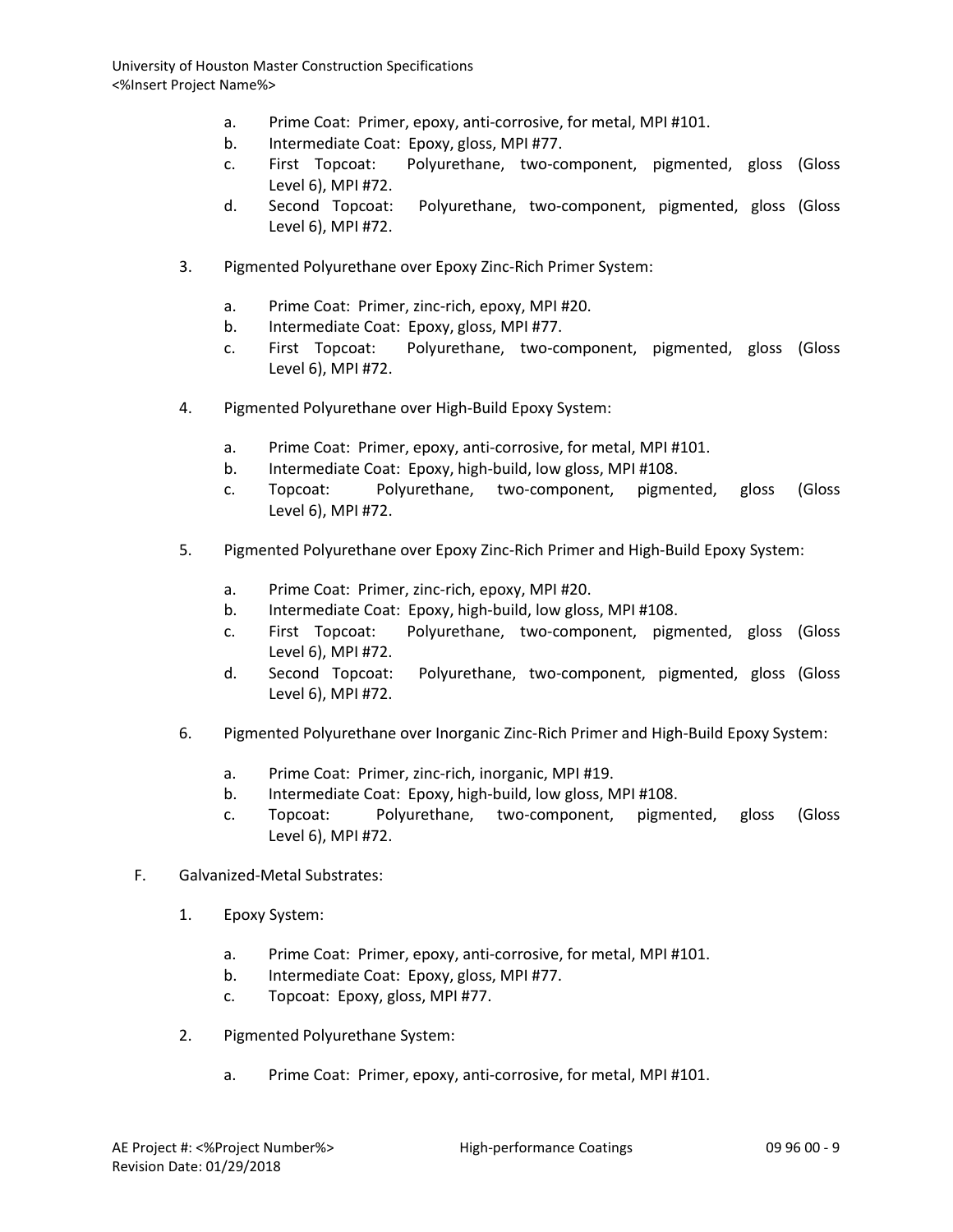- b. Intermediate Coat: Polyurethane, two-component, pigmented, gloss (Gloss Level 6), MPI #72.
- c. Topcoat: Polyurethane, two-component, pigmented, gloss (Gloss Level 6), MPI #72.
- 3. Pigmented Polyurethane over Vinyl Wash and Epoxy Primer System:
	- a. Prime Coat: Primer, vinyl wash, MPI #80.
	- b. Intermediate Coat: Primer, epoxy, anti-corrosive, for metal, MPI #101.
	- c. First Topcoat: Polyurethane, two-component, pigmented, gloss (Gloss Level 6), MPI #72.
	- d. Second Topcoat: Polyurethane, two-component, pigmented, gloss (Gloss Level 6), MPI #72.
- G. Aluminum (Not Anodized or Otherwise Coated) Substrates:
	- 1. Epoxy System:
		- a. Prime Coat: Primer, vinyl wash, MPI #80.
		- b. Intermediate Coat: Epoxy, gloss, MPI #77.
		- c. Topcoat: Epoxy, gloss, MPI #77.
	- 2. Pigmented Polyurethane System:
		- a. Prime Coat: Primer, vinyl wash, MPI #80.
		- b. Intermediate Coat: Primer, epoxy, anti-corrosive, for metal, MPI #101.
		- c. First Topcoat: Polyurethane, two-component, pigmented, gloss (Gloss Level 6), MPI #72.
		- d. Second Topcoat: Polyurethane, two-component, pigmented, gloss (Gloss Level 6), MPI #72.
	- 3. Pigmented Polyurethane System:
		- a. Prime Coat: Primer, vinyl wash, MPI #80.
		- b. Intermediate Coat: Primer, epoxy, as recommended in writing by topcoat manufacturer.
		- c. First Topcoat: Polyurethane, two-component, pigmented, gloss (Gloss Level 6), MPI #72.
		- d. Second Topcoat: Polyurethane, two-component, pigmented, gloss (Gloss Level 6), MPI #72.
- H. Wood Substrates:
	- 1. Pigmented Polyurethane System:
		- a. Prime Coat: Polyurethane, two-component, pigmented, gloss (Gloss Level 6), MPI #72.
		- b. Intermediate Coat: Polyurethane, two-component, pigmented, gloss (Gloss Level 6), MPI #72.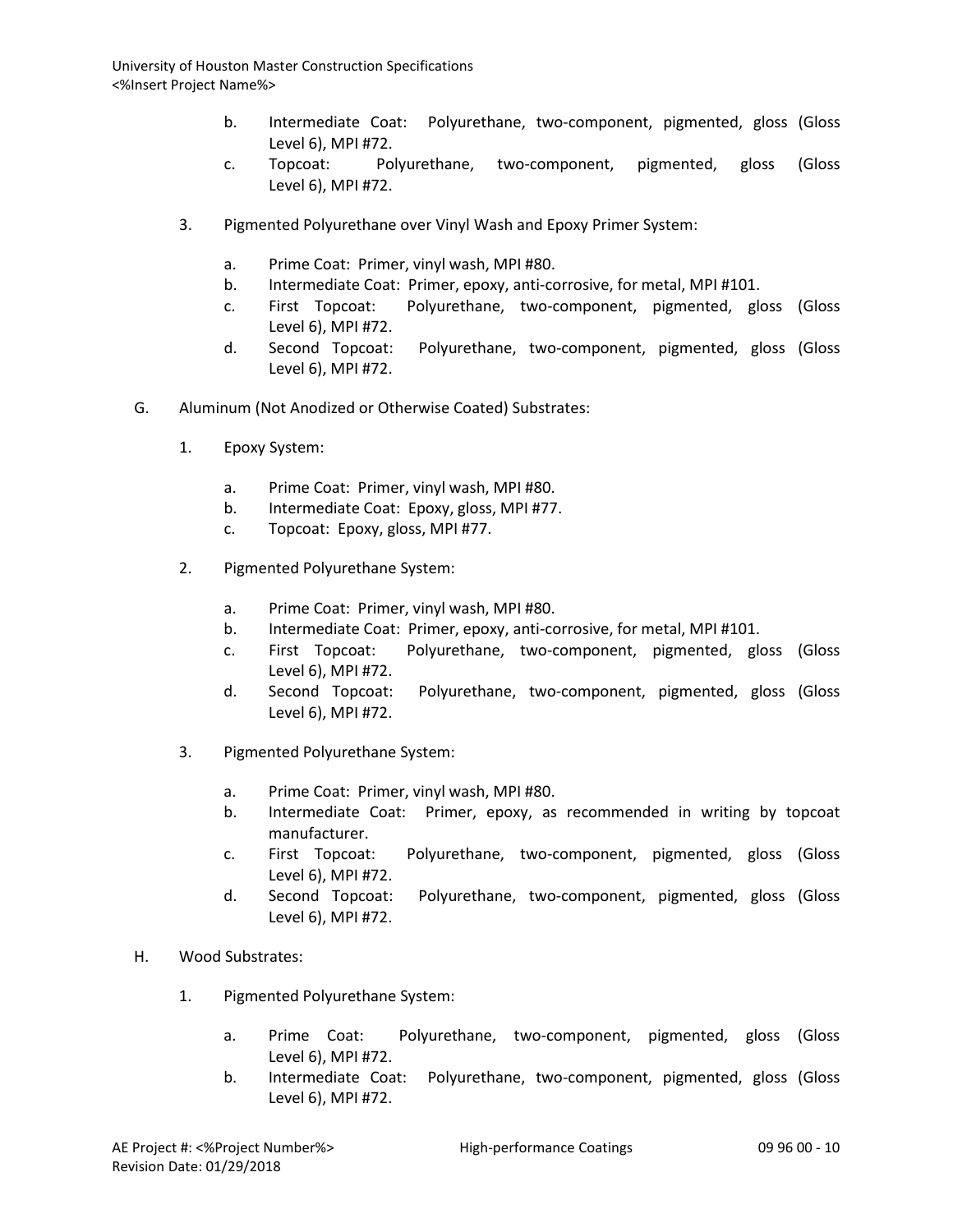> c. Topcoat: Polyurethane, two-component, pigmented, gloss (Gloss Level 6), MPI #72.

## 3.7 INTERIOR HIGH-PERFORMANCE COATING SCHEDULE

- A. Concrete Substrates, Vertical Surfaces:
	- 1. Epoxy System:
		- a. Prime Coat: Epoxy, gloss, MPI #77.
		- b. Intermediate Coat: Epoxy, gloss, MPI #77.
		- c. Topcoat: Epoxy, gloss, MPI #77.
	- 2. Epoxy-Modified Latex System:
		- a. Prime Coat: Epoxy-modified latex, interior, gloss (Gloss Level 6), MPI #115.
		- b. Intermediate Coat: Epoxy-modified latex, interior, gloss (Gloss Level 6), MPI #115.
		- c. Topcoat: Epoxy-modified latex, interior, gloss (Gloss Level 6), MPI #115.
- B. Concrete Substrates, Horizontal Surfaces.
	- 1. Epoxy System:
		- a. Prime Coat: Epoxy, gloss, MPI #77.
		- b. Intermediate Coat: Epoxy, gloss, MPI #77.
		- c. Topcoat: Epoxy, gloss, MPI #77.
	- 2. Pigmented Polyurethane System:
		- a. Prime Coat: Epoxy, gloss, MPI #77.
		- b. Intermediate Coat: Polyurethane, two-component, pigmented, gloss (Gloss Level 6), MPI #72.
		- c. Topcoat: Polyurethane, two-component, pigmented, gloss (Gloss Level 6), MPI #72.
	- 3. Clear Two-Component Polyurethane System:
		- a. Prime Coat: Varnish, aliphatic polyurethane, two-component (Gloss Level 6 or 7), MPI #78.
		- b. Intermediate Coat: Varnish, aliphatic polyurethane, two-component (Gloss Level 6 or 7), MPI #78.
		- c. Topcoat: Varnish, aliphatic polyurethane, two-component (Gloss Level 6 or 7), MPI #78.
- C. Clay-Masonry Substrates:
	- 1. Epoxy System:
		- a. Prime Coat: Epoxy, gloss, MPI #77.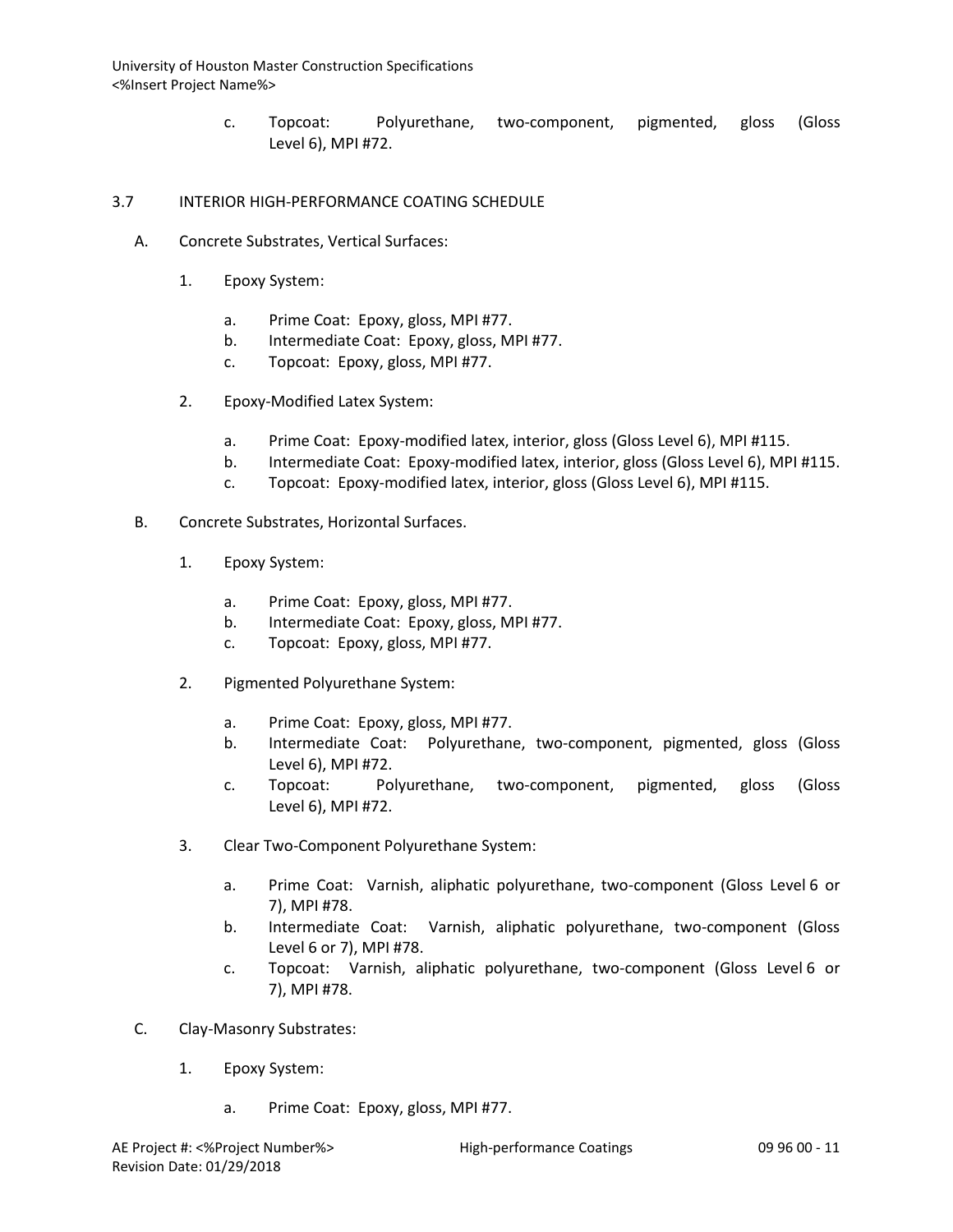- b. Intermediate Coat: Epoxy, gloss, MPI #77.
- c. Topcoat: Epoxy, gloss, MPI #77.
- 2. Epoxy-Modified Latex System:
	- a. Prime Coat: Epoxy-modified latex, interior, gloss (Gloss Level 6), MPI #115.
	- b. Intermediate Coat: Epoxy-modified latex, interior, gloss (Gloss Level 6), MPI #115.
	- c. Topcoat: Epoxy-modified latex, interior, gloss (Gloss Level 6), MPI #115.
- 3. Clear Two-Component Polyurethane System:
	- a. Prime Coat: Varnish, aliphatic polyurethane, two-component (Gloss Level 6 or 7), MPI #78.
	- b. Intermediate Coat: Varnish, aliphatic polyurethane, two-component (Gloss Level 6 or 7), MPI #78.
	- c. Topcoat: Varnish, aliphatic polyurethane, two-component (Gloss Level 6 or 7), MPI #78.
- D. CMU Substrates:
	- 1. Epoxy System:
		- a. Block Filler: Block filler, latex, interior/exterior, MPI #4.
		- b. Intermediate Coat: Epoxy, gloss, MPI #77.
		- c. Topcoat: Epoxy, gloss, MPI #77.
	- 2. Epoxy-Modified Latex System:
		- a. Block Filler: Block filler, latex, interior/exterior, MPI #4.
		- b. Intermediate Coat: Epoxy-modified latex, interior, gloss (Gloss Level 6), MPI #115.
		- c. Topcoat: Epoxy-modified latex, interior, gloss (Gloss Level 6), MPI #115.
- E. Steel Substrates:
	- 1. High-Build Epoxy System:
		- a. Prime Coat: Primer, zinc-rich, epoxy, MPI #20.
		- b. Intermediate Coat: Epoxy, high-build, low gloss, MPI #108.
		- c. Topcoat: Epoxy, gloss, MPI #77.
		- d. Topcoat: Epoxy, high-build, low gloss, MPI #108.
	- 2. Epoxy System:
		- a. Prime Coat: Primer, epoxy, anti-corrosive, for metal, MPI #101.
		- b. Intermediate Coat: Epoxy, gloss, MPI #77.
		- c. Topcoat: Epoxy, gloss, MPI #77.
	- 3. Epoxy-Modified Latex System: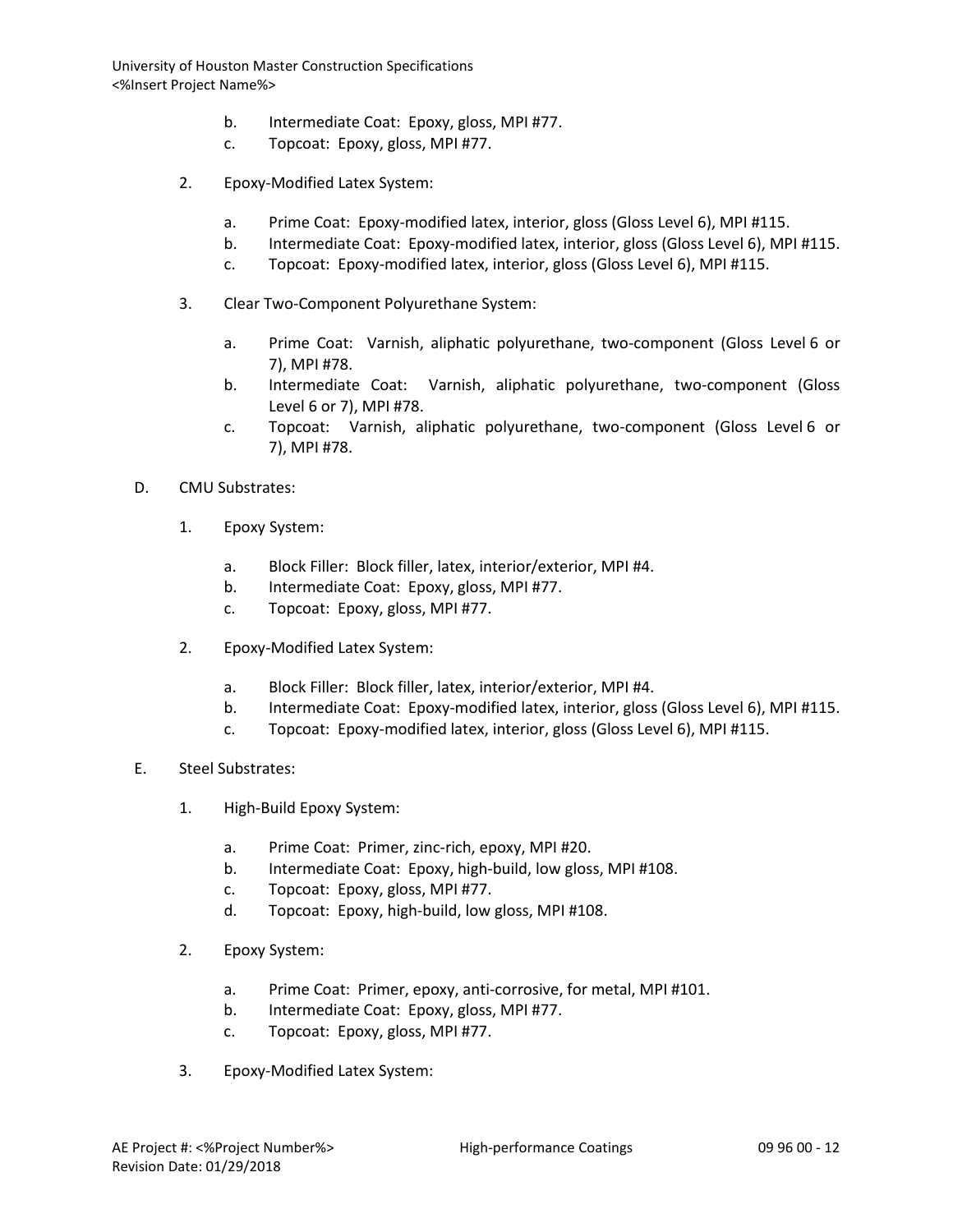- a. Prime Coat: Primer, rust-inhibitive, water based, MPI #107.
- b. Intermediate Coat: Epoxy-modified latex, interior, gloss (Gloss Level 6), MPI #115.
- c. Topcoat: Epoxy-modified latex, interior, gloss (Gloss Level 6), MPI #115.
- 4. Pigmented Polyurethane System:
	- a. Prime Coat: Primer, epoxy, anti-corrosive, for metal, MPI #101.
	- b. Intermediate Coat: Polyurethane, two-component, pigmented, gloss (Gloss Level 6), MPI #72.
	- c. Topcoat: Polyurethane, two-component, pigmented, gloss (Gloss Level 6), MPI #72.
- 5. Pigmented Polyurethane over Inorganic Zinc-Rich Primer System:
	- a. Prime Coat: Primer, zinc-rich, inorganic, MPI #19.
	- b. Intermediate Coat: Epoxy, gloss, MPI #77.
	- c. Topcoat: Polyurethane, two-component, pigmented, gloss (Gloss Level 6), MPI #72.
- 6. Pigmented Polyurethane over Epoxy Zinc-Rich Primer System:
	- a. Prime Coat: Primer, zinc-rich, epoxy, MPI #20.
	- b. Intermediate Coat: Epoxy, gloss, MPI #77.
	- c. Topcoat: Polyurethane, two-component, pigmented, gloss (Gloss Level 6), MPI #72.
- 7. Pigmented Polyurethane over High-Build Epoxy System:
	- a. Prime Coat: Primer, epoxy, anti-corrosive, for metal, MPI #101.
	- b. Intermediate Coat: Epoxy, high-build, low gloss, MPI #108.
	- c. Topcoat: Polyurethane, two-component, pigmented, gloss (Gloss Level 6), MPI #72.
- F. Galvanized-Metal Substrates:
	- 1. Epoxy System:
		- a. Prime Coat: Primer, epoxy, anti-corrosive, for metal, MPI #101.
		- b. Intermediate Coat: Epoxy, gloss, MPI #77.
		- c. Topcoat: Epoxy, gloss, MPI #77.
	- 2. Pigmented Polyurethane System:
		- a. Prime Coat: Primer, epoxy, as recommended in writing by topcoat manufacturer.
		- b. Intermediate Coat: Polyurethane, two-component, pigmented, gloss (Gloss Level 6), MPI #72.
		- c. Topcoat: Polyurethane, two-component, pigmented, gloss (Gloss Level 6), MPI #72.